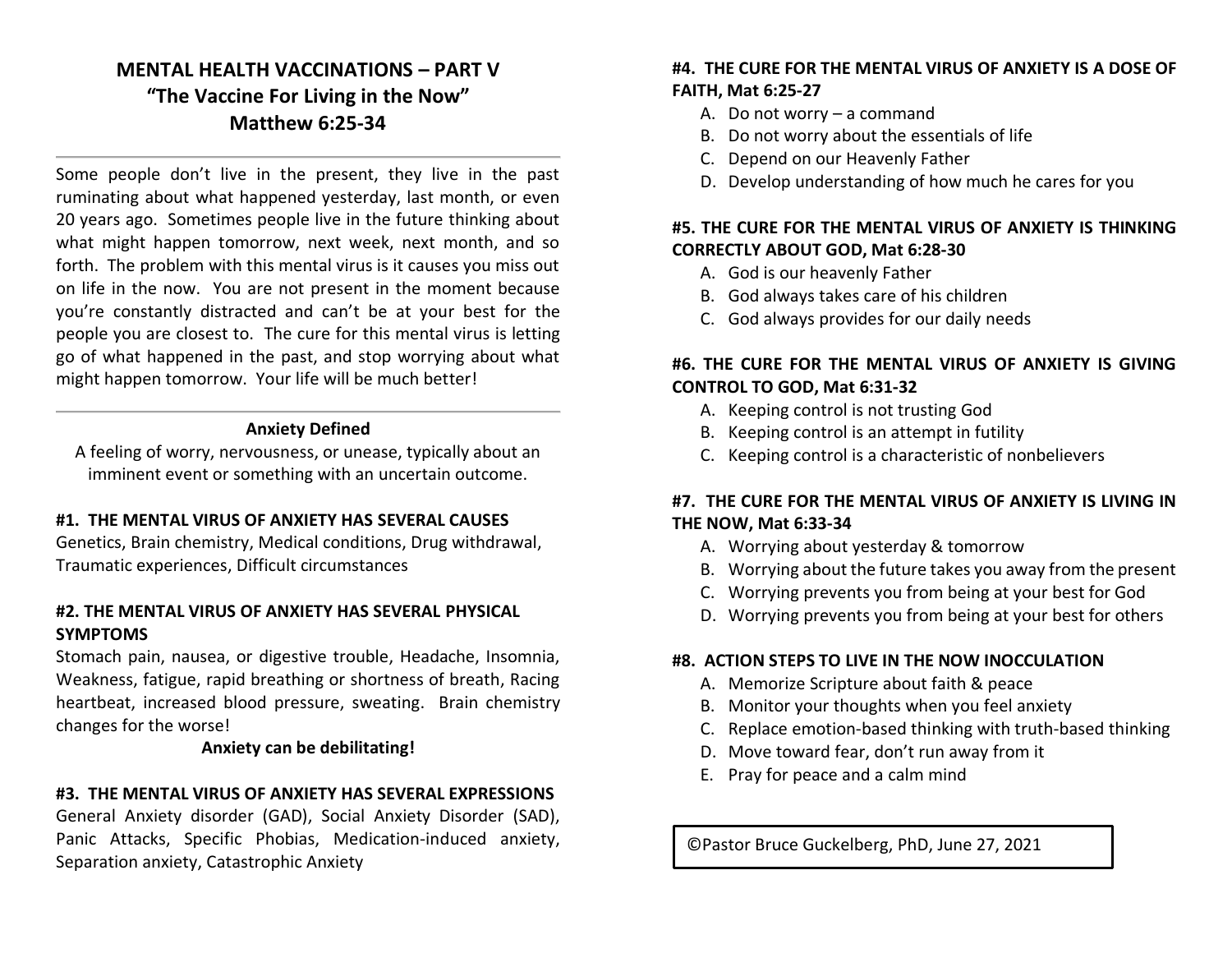#### **DISCUSSION QUESTIONS**

#1. What has been your experience with anxiety?

#2. Why is it a good idea for children to look at their family history to see if anxiety and depression has a genetic basis?

#3. What is circumstantial anxiety? What is anxiety based on a phobia? What is catastrophic anxiety?

#4. Do Christians feel uncomfortable admitting that they suffer from anxiety?

#5. How should we respond to a fellow believer who struggles with anxiety? What are some guilt-ridden responses we direct at believers when they admit they struggle with anxiety?

#6. Is it wrong for Christians to take medication for anxiety?

- #7. Why are fear and faith polar opposites?
- #8. How does one's need to be in control contribute to anxiety?

#9. Why does Jesus want us to stop worrying about what might happen tomorrow and live in the moment?

#10. How does being distracted with what might happen tomorrow affect your relationships with those whom you are closest to?

#11. What is your takeaway from this teaching?

# Welcome Hillcrest Church!

# *GIVING GOD OUR BEST – 2021!*

*Therefore do not worry about tomorrow, for tomorrow will worry about itself. Each day has enough trouble of its own.*

*Matthew 6:34*

*June 27, 2021 Pastor Bruce Guckelberg*